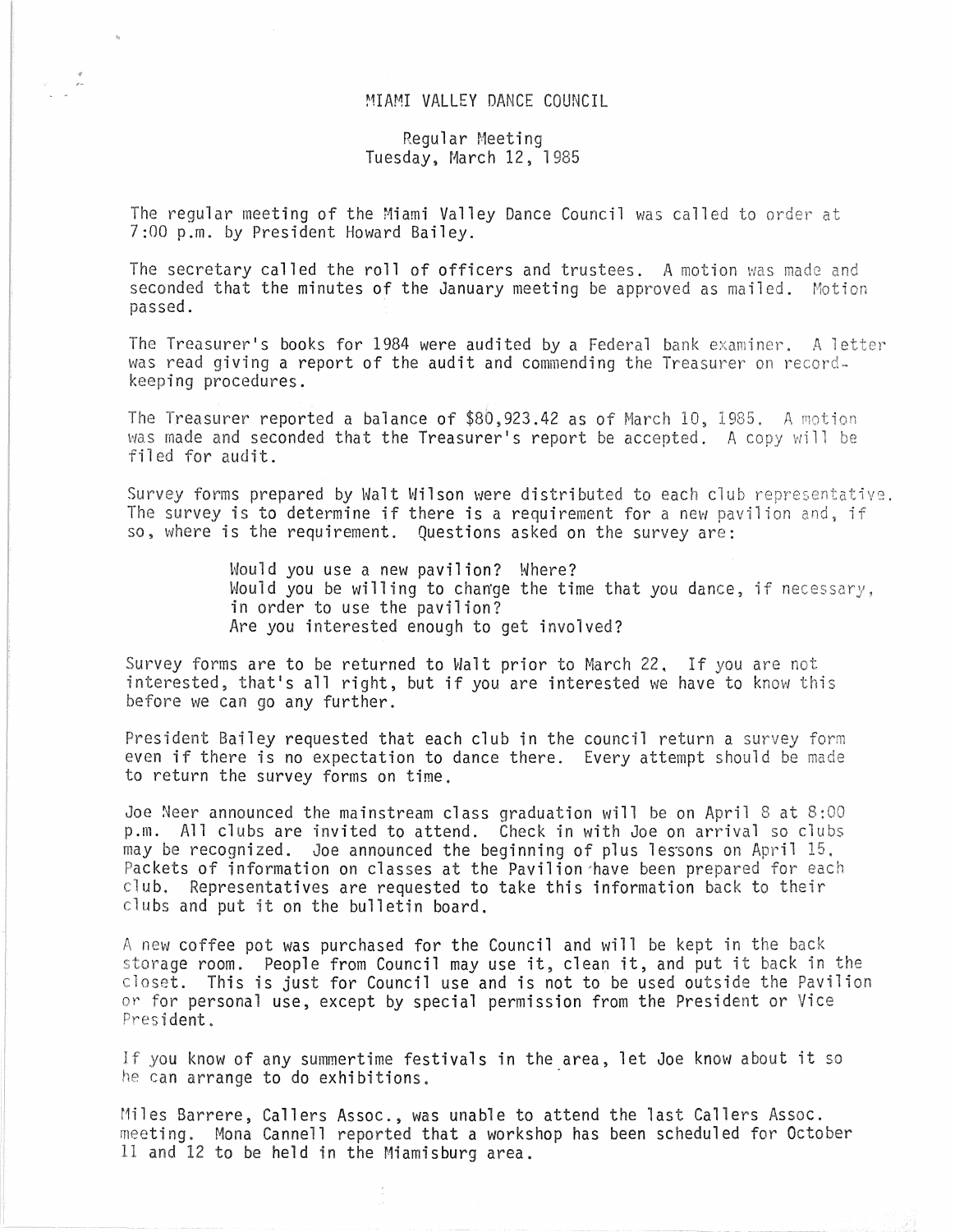Betty French apologized for an omission from the last dance schedule. Cardinal Squares' dance on June 28 was omitted. Chet Howell will be the caller. Betty has started work on the next dance schedule. Input has not yet been received from 6 clubs. Betty needs this no later than Thursday in order to guarantee that it will be printed in the schedule.

Mady D'Aloiso, Pavilion Support, requested that all clubs use the new bulletin board rather than putting flyers on the table.

Irene Romero said the newsletter is ready to mail and will go to the mail room tomorrow.

Mona Cannell. Mini Legacy, has received the emergency checklist for clubs and callers. A copy will be given to Betty French to print in the newsletter.

Walt Wilson requested a one-time publication of callers' names, addresses, and phone numbers. Occasionally it is necessary to send something to one of them and it is sometimes difficult to find a current address. Miles Barrere said he has a new list and will send a copy to Betty.

Bob Peyton - Convention. The Columbus Convention is approaching very quickly. Pre-registration deadline is April 1. Flyers and registration forms are available. Camping is still available but it is primitive. Welre out of registration forms right now for the camping, but we'll be getting more in. Groundwork has begun for the 188 convention in Dayton.

George Baver - State Corp. George announced there was no meeting in February due to bad weather. He reminded people displaying dresses at State to take mannequins from here.

Paul Bonnell, Convention Chairman, reported that he has been on the phone with convention people in Columbus and would like to dispel rumors going around that the committee is quitting. This is not so. One chairman, House and Grounds, has been replaced. There will be all levels of dancing at the Convention. Convention dresses will be on display and modeled in the style show. Voting will be by ballot by number. The Cleveland show, which is supposed to be very good, will be at 7:00 on Saturday evening. Everyone should plan to go and have a good time, meet other dancers, and dance to callers you haven't danced to before. They have nice facilities, have been working hard, and deserve our support. Everyone should try to go for one day at least. Paul expressed his thanks for all the support he and Jo have received from Miami Valley clubs through the years.

President Bailey announced the Miami Valley Council will have a hospitality suite at the Rodeway Inn during the convention.

President Bailey announced the Motivators Club, an A-1 club in Troy, is no longer dancing and will be removed from the next dance schedule.

President Bailey announced that the Expressers, an A-2 club that has been dancing in Vandalia on Sunday afternoons, will be moving, effective March 29, to the Production Credit Association Building in Troy on SR 41 south just before 1-75. Dances will be on the first, third, and fifth Fridays with Jaye Fitch as caller. This is an A-2 club, but they will welcome A-I dancers and work with them to try to get them to the A-2 level.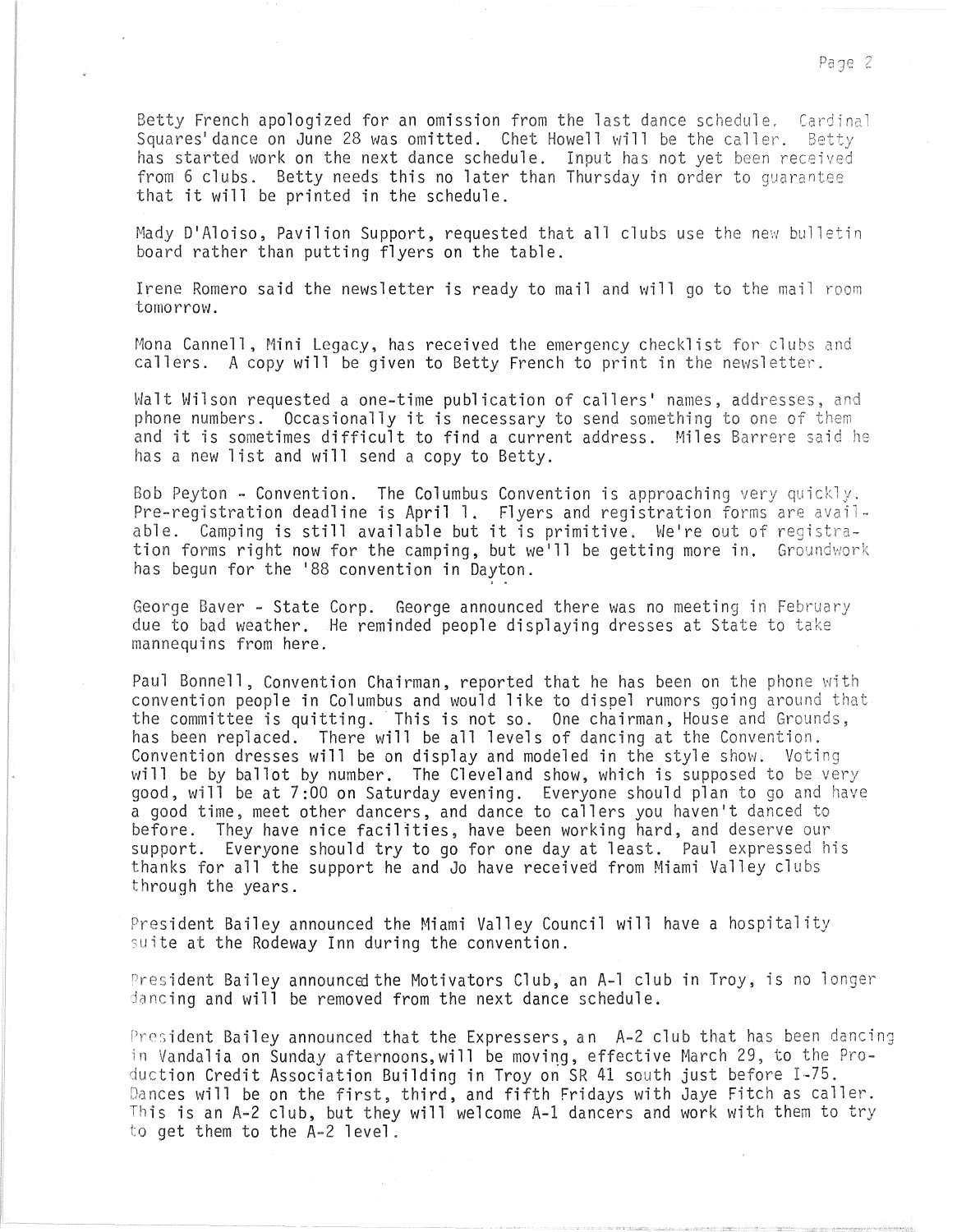By vote of the Executive Board, a plaque was awarded to the S'Allemandes at their 30th Anniversary dinner-dance on March 9, 1985. Any other clubs in the Council that have danced for 25 years or more should notify the secretary. The Council will award a plaque for 25 years and another for every 5 years thereafter.

At a recent Executive Board meeting, in order to stir up more interest in banner raiding and to encourage more people to obtain the coveted 100 honor raiders badge, a banner has been made up and will be presented for the first time tobauge, a banner has been made up and with be presented for the first time to-<br>night. The club receiving it tonight will keep it until such time as another club surpasses them in the number of honor raiders. The Council will issue a letter to that club authorizing them to go on a banner raid and take this banner back with them. The new honor raiders banner was presented to Ron and Mary Jane Kincade for the Shooting Stars of Fairborn. The Shooting Stars are in the lead with a total of  $11$  honor raider couples and may keep the banner until another club takes it away.

The Honor Couple for 1985 was announced by President Bailey. Chuck and Bobbie Myers were chosen by unanimous vote of the selection committee. Their picture will be placed with those of the other Honor Couples at the Pavilion. President Bailey read the nomination letter which described Chuck and Bobbie's many activities as dancers, instructors, and callers. Bobbie was unable to be present at the meeting, but Chuck accepted and thanked the Council for the honor.

President Bailey reminded the clubs that dance at the Pavilion that they are required under the By-Laws to submit a financial statement each year to the City of Dayton. Clubs that have not submitted this statement yet should send it to President Bailey immediately so as not to jeopardize our standing with the City of Dayton.

President Bailey announced that Connie Plummer from the Golden Squares was the winner of the Style Show from the Miami Valley Dance Council. There were a total of 6 entries. The winning entry will be on display at Columbus and will be modeled in the Style Show. Attendance ribbons were presented from Council for the State registration.

President Bailey announced that Bobbie Myers will have a sewing clinic at the Pavilion on March 23 at 2:00 p.m. for teaching beginners how to make square dance clothes. Those attending should bring a notebook, pencil, and scissors.

There was a brief discussion on the proposed new pavilion as to size of t building, type of construction, and possible methods of financing.

Under old business, Larry Estes (Twin Base) brought up lesson classes for beginners starting this fall. Now is the time to start building enthusiasm and publicizing these classes.

Paul Bonnell described the arched squares emergency procedure and demonstrated this to Council. Representatives were asked to explain this to their clubs and make everyone aware of the procedure. Another safety rule that was mentioned is for an injured dancer to alert other dancers of his injury by wearing a red heart.

## Club Announcements

Go-Go's: March 29th - 5th Friday dance. Supper at 7:00 p.m. Everyone invited to come and bring a covered dish.